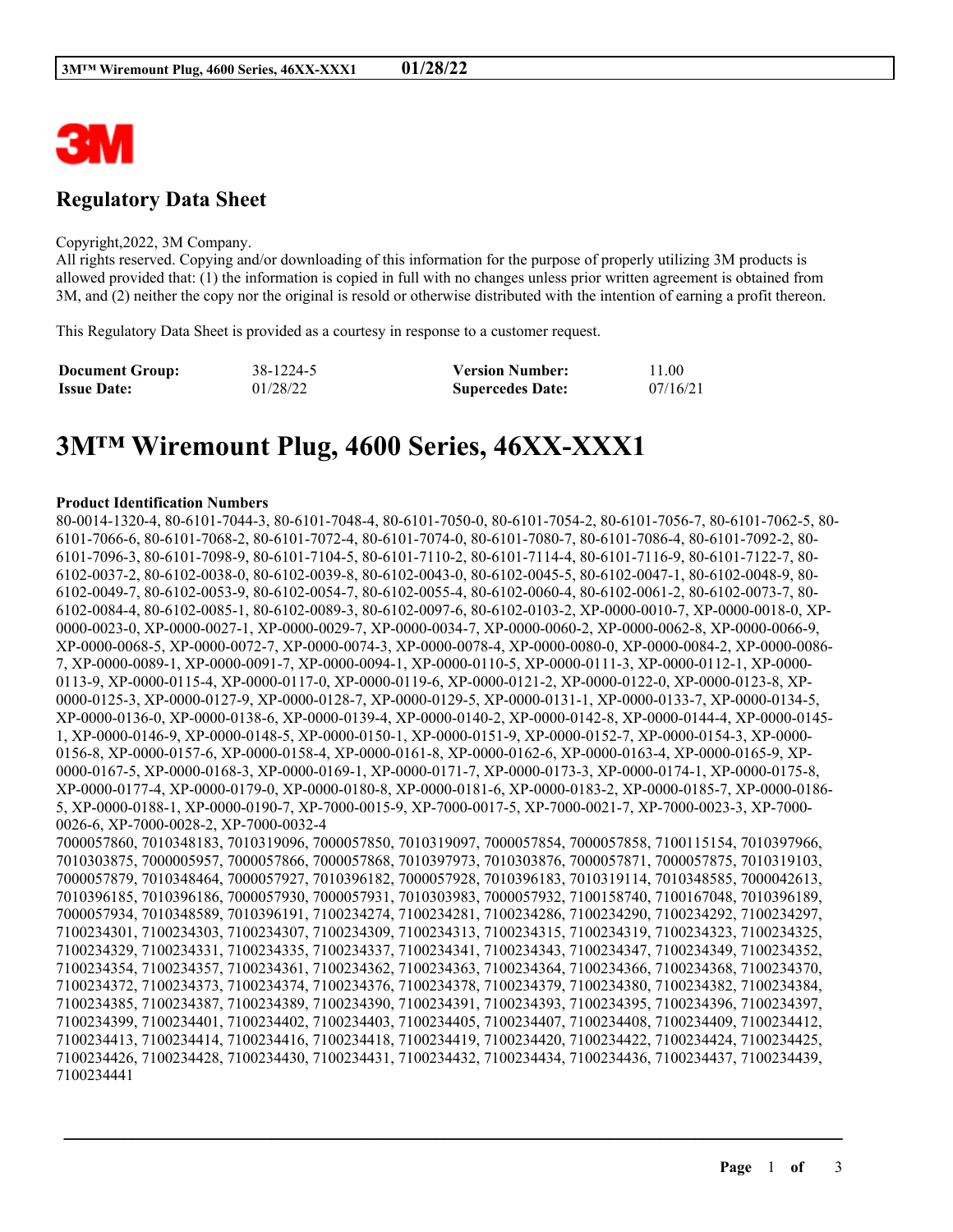3M Electronics Materials Solutions Division 3M Center, St. Paul, MN 55144-1000, USA 1-888-3M HELPS (1-888-364-3577)

#### **RDSs are available at www.3M.com**

#### **Regulations and Industry Standards**

#### **SDS (US OSHA)**

This product is an article and therefore is not subject to the requirements of the US Occupational Safety and Health Administration's (OSHA) Hazardous Communications Standard 29 CFR 1910.1200(b)(6)(v) to provide a Safety Data Sheet (SDS).

#### **California Proposition 65**

This product is an industrial product manufactured outside of California. It has not been assessed for consumer sale or use. Contact the manufacturer if more information is needed for your use.

#### **China RoHS**

This product or part does not exceed the maximum concentration values (MCVs) in China RoHS GB/T 26572-2011 (Requirements of Concentration limits for certain restricted substances in electrical and electronic products), which means that each of the homogeneous materials within this product is below the following MCVs: (a) 0.1% (by weight) for lead and its compounds, mercury and its compounds, hexavalent chromium and its compounds, polybrominated biphenyls or polybrominated diphenyl ethers; and (b) 0.01% (by weight) for cadmium and its compounds.

#### **CONEG**

This product complies with the US CONEG (Coalition of Northeastern Governors) Model Toxics in Packaging Legislation as there is no intentionally added lead, cadmium, hexavalent chromium or mercury, and the sum total concentration of these substances in the product does not exceed 100 ppm by weight.

#### **Conflict Minerals**

On August 22, 2012, the Securities and Exchange Commission (SEC) adopted final rules on conflict minerals reporting, pursuant to Section 1502 of the Dodd-Frank Act which requires manufacturers of products containing "conflict minerals" to disclose to the SEC whether those minerals are sourced from the Democratic Republic of Congo (DRC) or adjoining countries. 3M has been participating in the EICC-GeSI Extractives Workgroup, and are incorporating the EICC-GeSI Conflict Minerals Reporting template in existing systems for use with suppliers of materials that may contain conflict minerals covered by the SEC rules. 3M will provide product-specific information once the required supply chain data has been obtained.

#### **CPSIA 2008**

A Certificate of General Conformity per the US Consumer Product Safety Act, 15 U.S.C. § 2063 (a)(1), as revised by section 102 of the 2008 US Consumer Product Safety Improvement Act, is not required for the requested product. **EU REACH**

Substances listed in Annex XIV of Regulation No 1907/2006 of the European Parliament and the Council concerning the Registration, Evaluation, Authorization and Restriction of Chemicals (REACH) are not intentionally added to this product. **EU REACH**

Substances listed in Annex XVII of Regulation No 1907/2006 of the European Parliament and the Council concerning the Registration, Evaluation, Authorization and Restriction of Chemicals (REACH) are not intentionally added to this product. **EU REACH**

This product is an article, without intended release of a chemical substance, under the Regulation No 1907/2006 of the European Parliament and the Council concerning the Registration, Evaluation, Authorisation and Restriction of Chemicals (REACH) (refer to REACH, Article 3(3)). It is not a chemical preparation. Therefore, it is not subject to the (pre)-registration or the registration process. It does not require a safety data sheet.

#### **EU REACH**

This product, including any article that the product is composed of, does not contain at greater than 0.1% by weight a Substance of Very High Concern (SVHC) substance identified according to Article 59 of REACH. This declaration reflects the substances on the candidate SVHC list, effective January 2022.

#### **EU RoHS**

This product does not exceed the maximum concentration values (MCVs) set under EU Directive 2011/65/EU (RoHS recast/RoHS 2), as stated in Annex II to that directive. This means that each of the homogenous materials within this product

\_\_\_\_\_\_\_\_\_\_\_\_\_\_\_\_\_\_\_\_\_\_\_\_\_\_\_\_\_\_\_\_\_\_\_\_\_\_\_\_\_\_\_\_\_\_\_\_\_\_\_\_\_\_\_\_\_\_\_\_\_\_\_\_\_\_\_\_\_\_\_\_\_\_\_\_\_\_\_\_\_\_\_\_\_\_\_\_\_\_